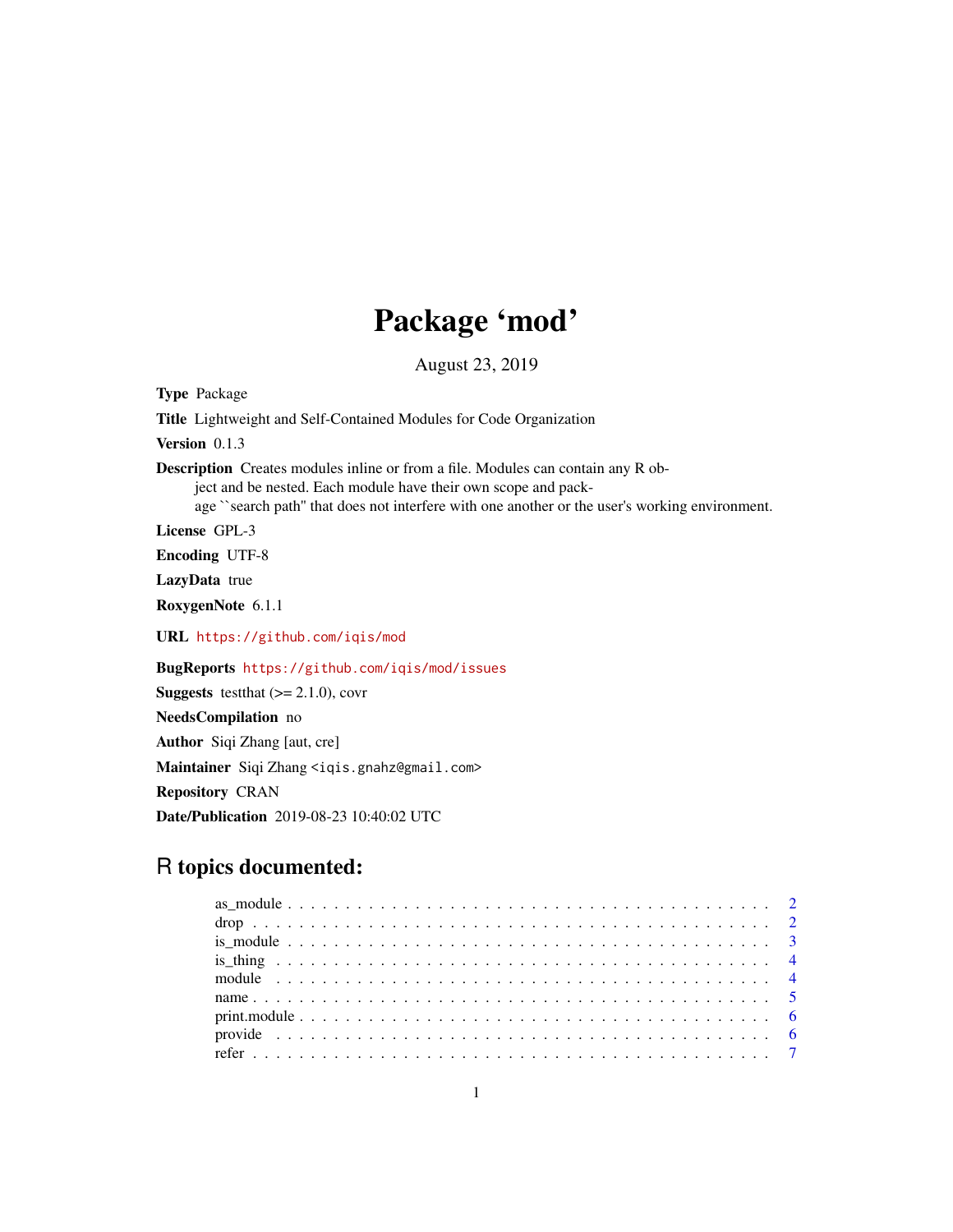<span id="page-1-0"></span>

as\_module *Use a Package as if a Module*

#### Description

Use a Package as if a Module

#### Usage

as\_module(package)

#### Arguments

package name of a package; character

#### Value

a module that contains a package's exported objects

#### Examples

```
tcltk <- as_module("tcltk")
ls(tcltk)
```
tcltk\$is.tclObj(NULL)

drop *Drop a Module*

#### Description

Detach a named module from the search path. If no arguments is supplied, detach the most recently attached module.

#### Usage

drop(name)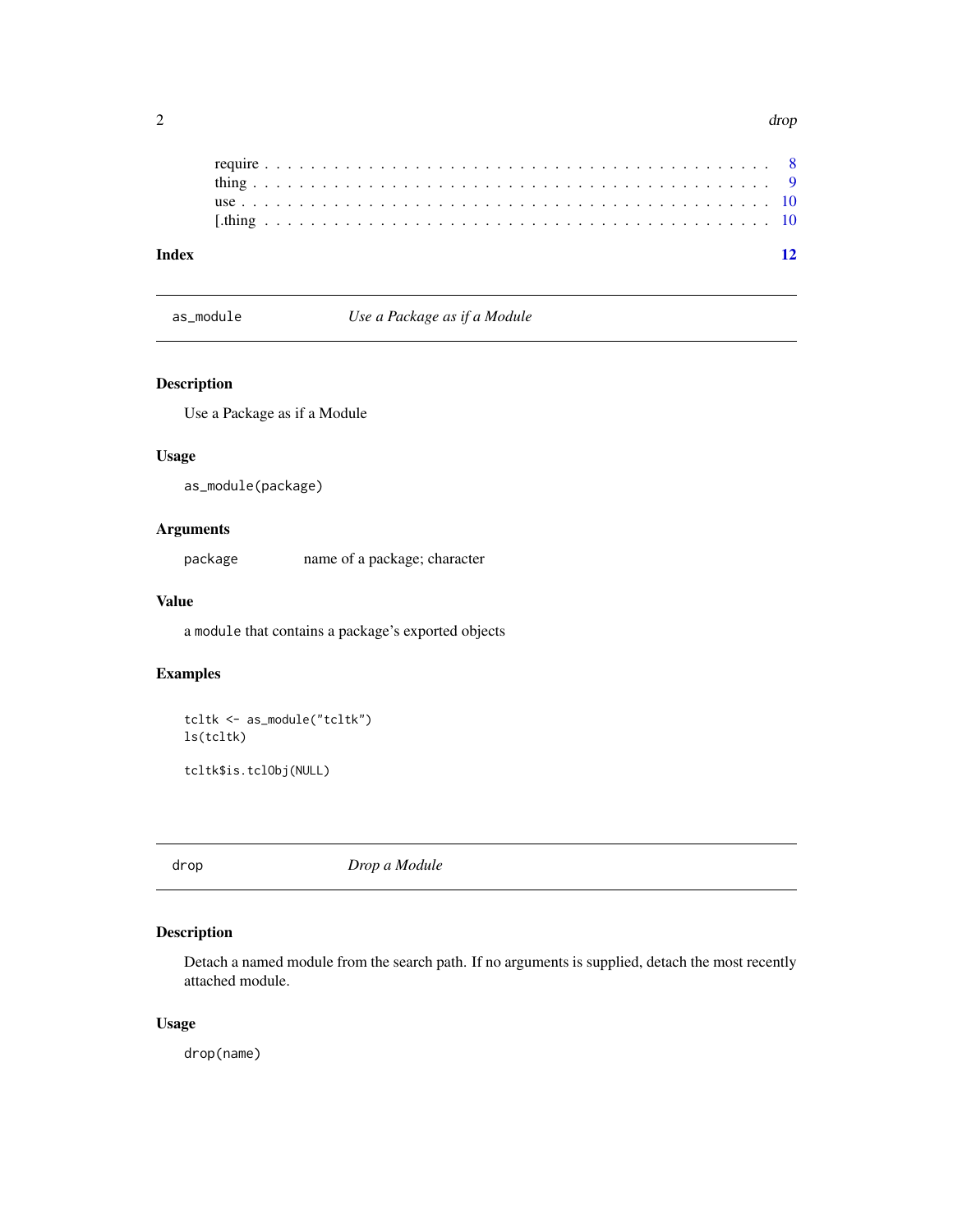#### <span id="page-2-0"></span>is\_module 3

#### Arguments

name name of the module to exit from; character

#### Value

TRUE if successful; invisible

#### Examples

```
use(mod::ule({
   a \leftarrow 1}), as = "my_module")
use(mod::ule({
   b \le -2}), as = "my_other_module")
search()
# by name
drop("my_module")
# and at the head position
drop()
search()
```
is\_module *Test if an Object is a Module*

#### Description

Test if an Object is a Module

#### Usage

is\_module(x)

#### Arguments

x An object

#### Value

TRUE if the object is a module, FALSE otherwise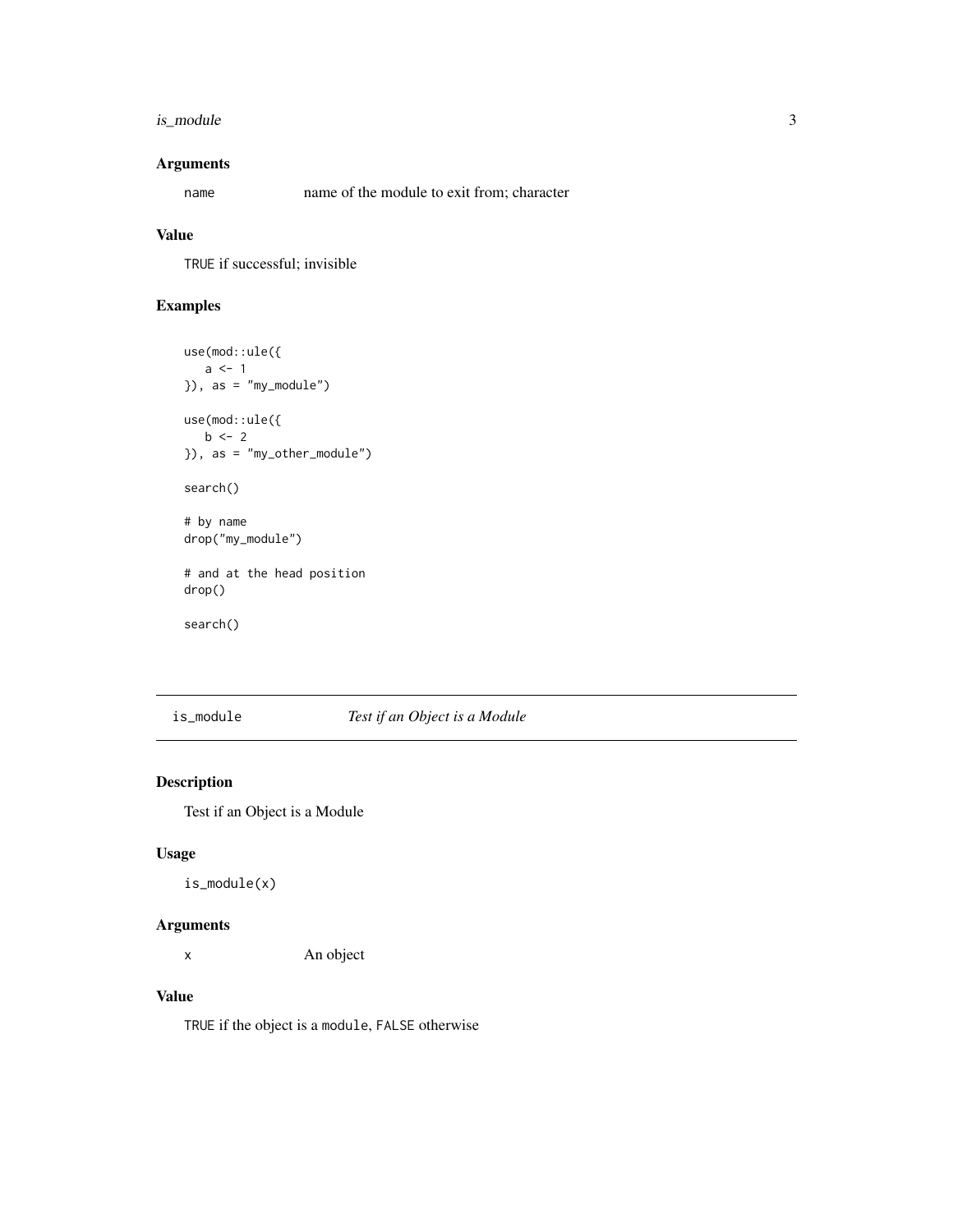<span id="page-3-0"></span>

#### Description

Test if an Object is a Thing

#### Usage

is\_thing(x)

#### Arguments

x an object

#### Value

TRUE if the object is a thing, FALSE otherwise

module *Make a Module*

#### Description

Institute a module object inline or from a file. mod::ule() is a useful shorthand for module() when this package is not attached.

#### Usage

```
module(..., parent = parent.find(), lock = TRUE,expose_private = FALSE)
ule(..., parent = parent-frame(), lock = TRUE,expose_private = FALSE)
acquire(module, parent = baseenv(), lock = TRUE,
  expose_private = FALSE)
```
#### Arguments

| $\cdot$ | module expression                                                   |
|---------|---------------------------------------------------------------------|
| parent  | the enclosing environment                                           |
| lock    | lock the environment; logical                                       |
|         | expose_private expose the private environment as 'private'; logical |
| module  | module object, or path to a module file                             |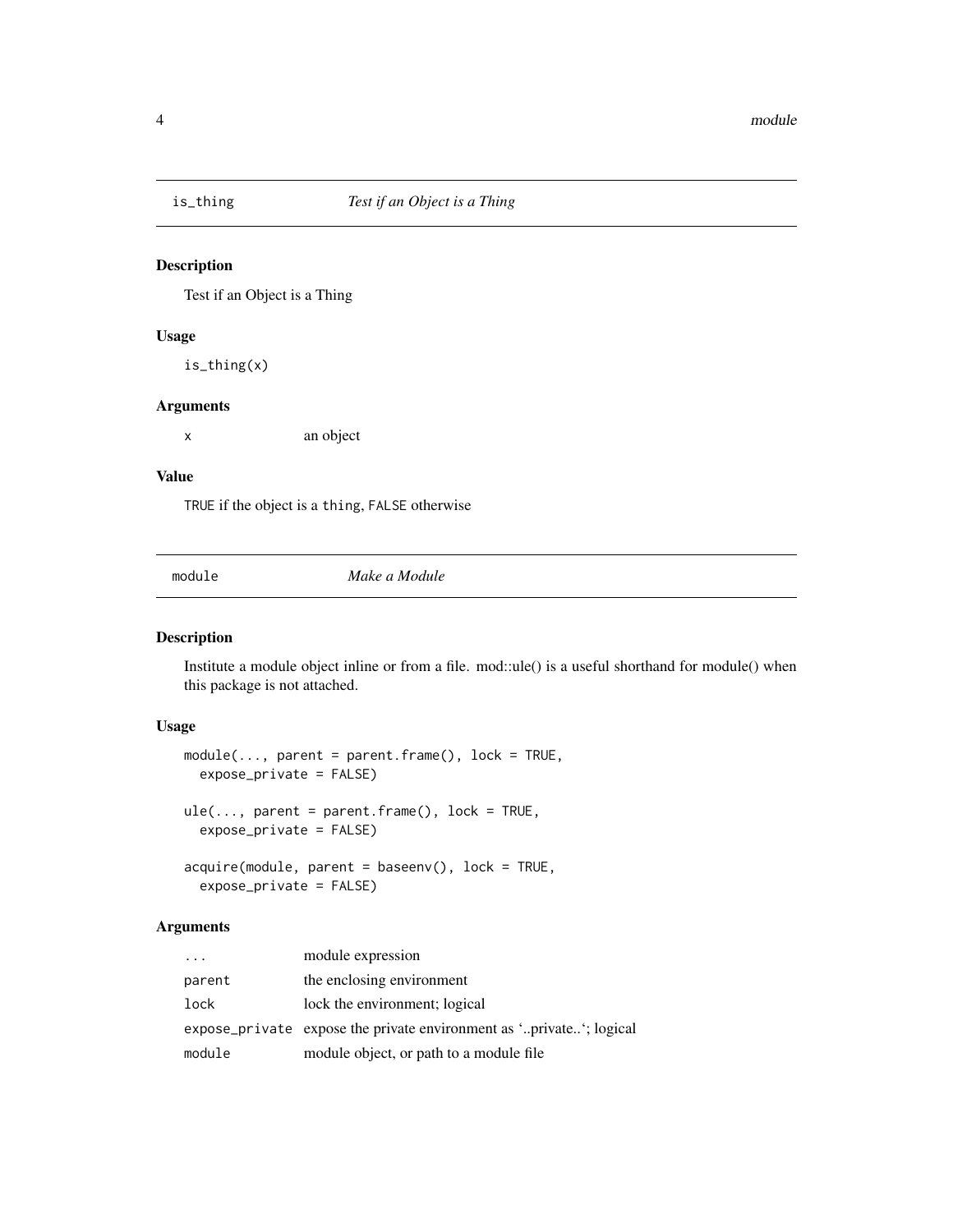<span id="page-4-0"></span>name 5

#### Value

an environment of class module containing defined objects

#### Examples

```
# from file
module_path <- system.file("misc", "example_module.R", package = "mod")
example_module <- acquire(module_path)
example_module$e(123)
# inline
my_model \leftarrow mod::ule({a \leftarrow 1.a < - 2f \leftarrow function(){.a}
})
my_module$a
my_module$f
```
name *Name a Module*

#### Description

Name a Module

#### Usage

name(name)

#### Arguments

name the name of the module; character

#### Value

the input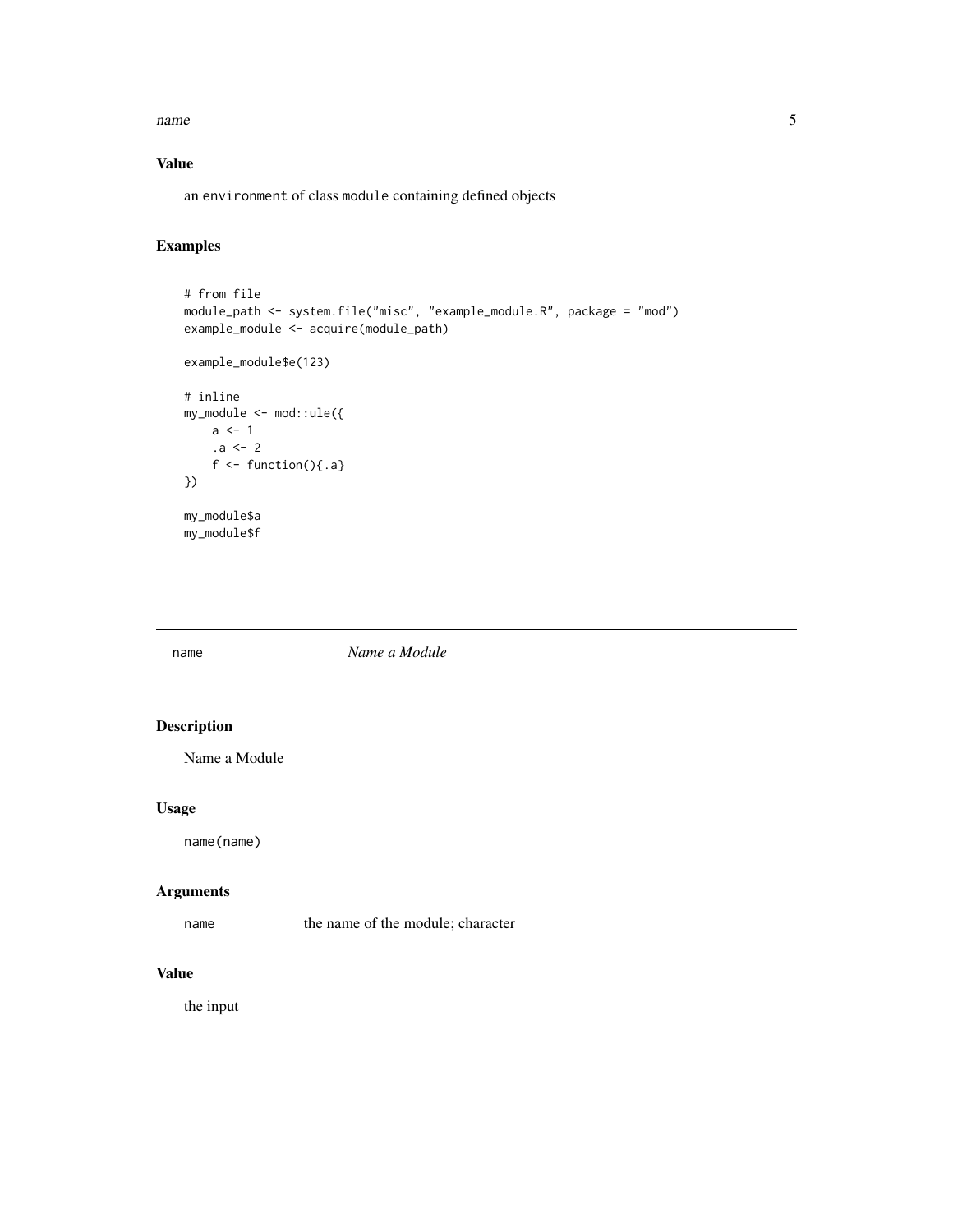<span id="page-5-0"></span>print.module *Print a Module*

#### Description

Print a Module

#### Usage

## S3 method for class 'module'  $print(x, \ldots)$ 

#### Arguments

| X        | an object            |
|----------|----------------------|
| $\cdots$ | dot-dot-dot, ignored |

#### Value

the object itself; invisible

provide *Provide Objects from a Module*

#### Description

Can only be used inside a module expression. If this function is used, only the names included as argument are public. If not used, every name in the module will be public.

#### Usage

```
provide(...)
```
#### Arguments

... name of any object to be accessible by user; name or character

#### Value

NULL; invisible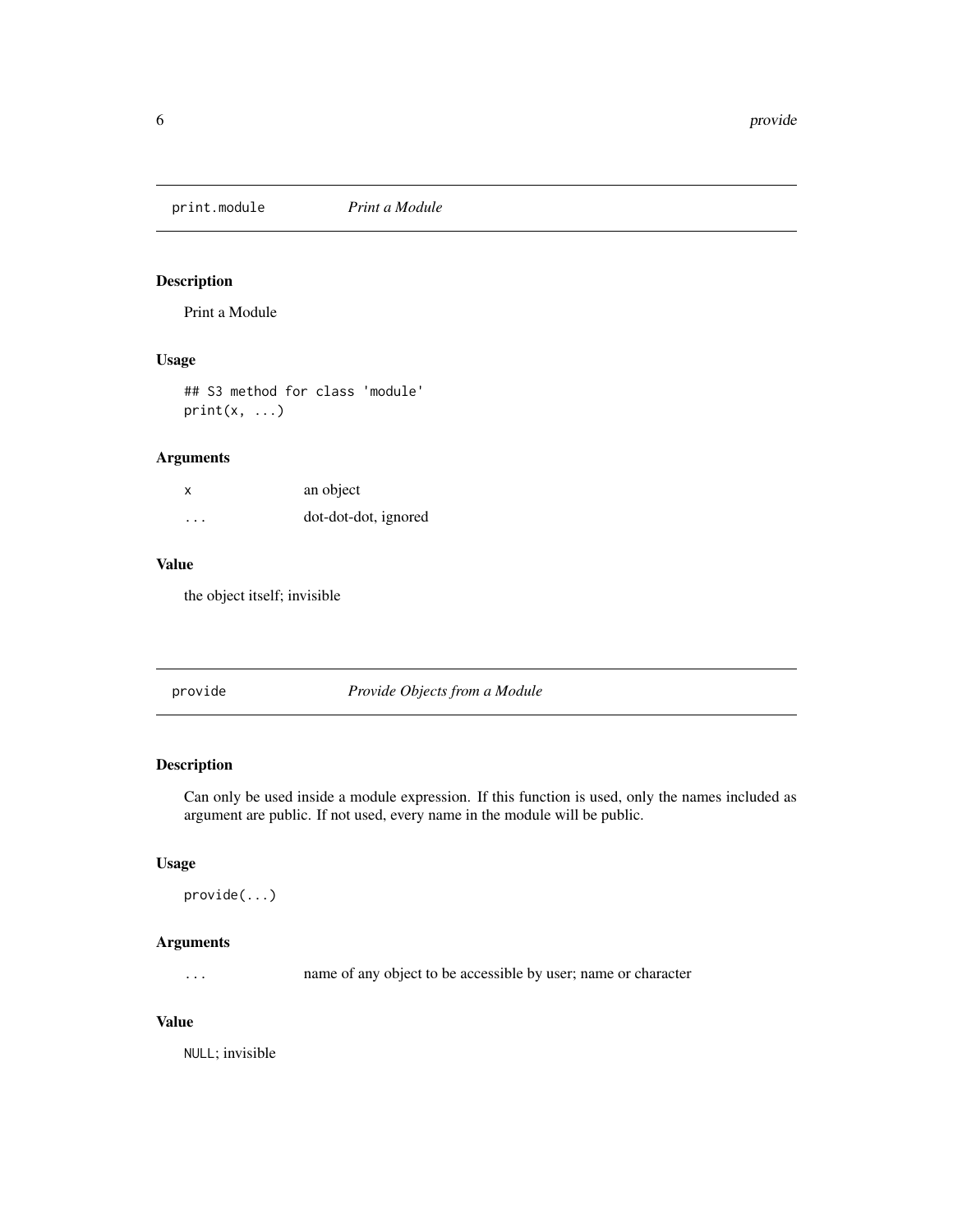<span id="page-6-0"></span>refer that the contract of the contract of the contract of the contract of the contract of the contract of the contract of the contract of the contract of the contract of the contract of the contract of the contract of the

#### Examples

```
mod_a \leq -mod: :ule(f)# names included in provide() are public, however...
   mod:::provide(var,.var, ..var)
   # It is suggested to omit mod::: when using
   var < -1. var < - 2..var <- 3 # objects denoted by .. prefix are always private.
    another_var <- 4 # objects not included in provide() are also private.
})
mod_b < -mod: : \text{ule}(\{# if no call to provide(), all objects are public, except...
   var < -1.var <- 2
    ..var <- 3 # objects denoted by .. prefix are always private.
})
ls(mod_a)
ls(mod_b)
```
refer *Copy Bindings from a Module to Another*

#### Description

Can only be used inside a module expression. Makes reference to objects from one module, with specified filters.

#### Usage

```
refer(..., include = c(), exclude = c(), prefix = ", sep = ".")
```
#### Arguments

|         | names of modules; dot-dot-dot                 |
|---------|-----------------------------------------------|
| include | names to include; character                   |
| exclude | names to excludde; character                  |
| prefix  | prefix to names; character                    |
| sep     | separator between prefix and names; character |

#### Value

NULL; invisible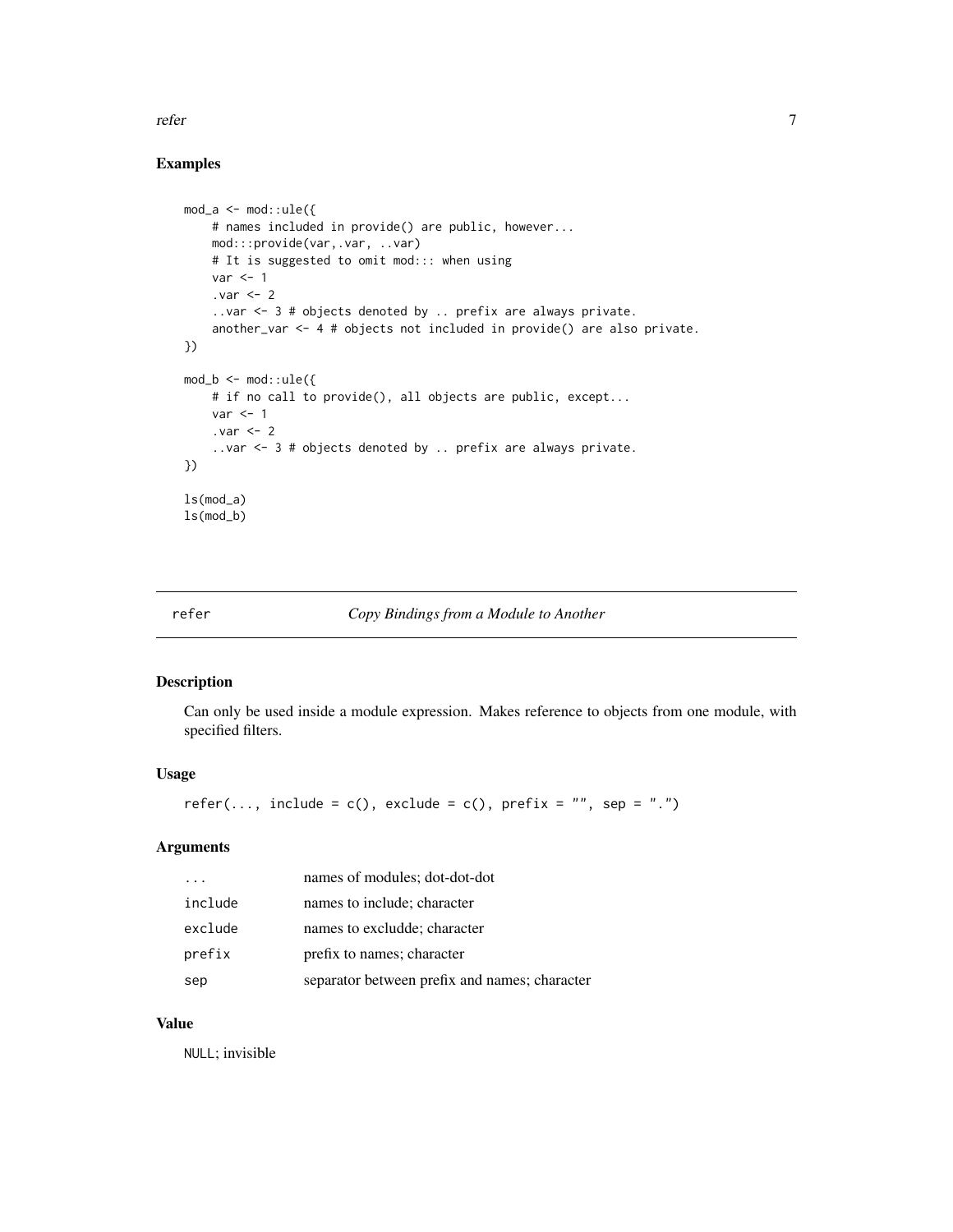#### Examples

```
mod_a \leq -mod: :ule(number \leq -1)mod_b <- mod::ule(number <- 2)
mod_c < -mod: :ule({mod:::refer(mod_a, mod_b, prefix = .)
    # It is suggested to omit mod::: when using
    number <- mod_a.number + mod_b.number
})
```

```
mod_c$number
```
require *Load/Attach Package to Local Search Path*

#### Description

Can only be used in a module expression. Emulates the effect of base::require() in its containing module, making functions and their chain of environment availab.e Masks base::require() inside a module context.

#### Usage

require(package)

#### Arguments

package name of the package; name or character

#### Value

NULL; invisible

#### Examples

```
mod_tcl <- mod::ule({
    mod:::require(tcltk)
    # It is suggested to omit mod::: when using
    f \leftarrow \text{tcl}})
identical(mod_tcl$f, tcltk::tcl)
```
<span id="page-7-0"></span>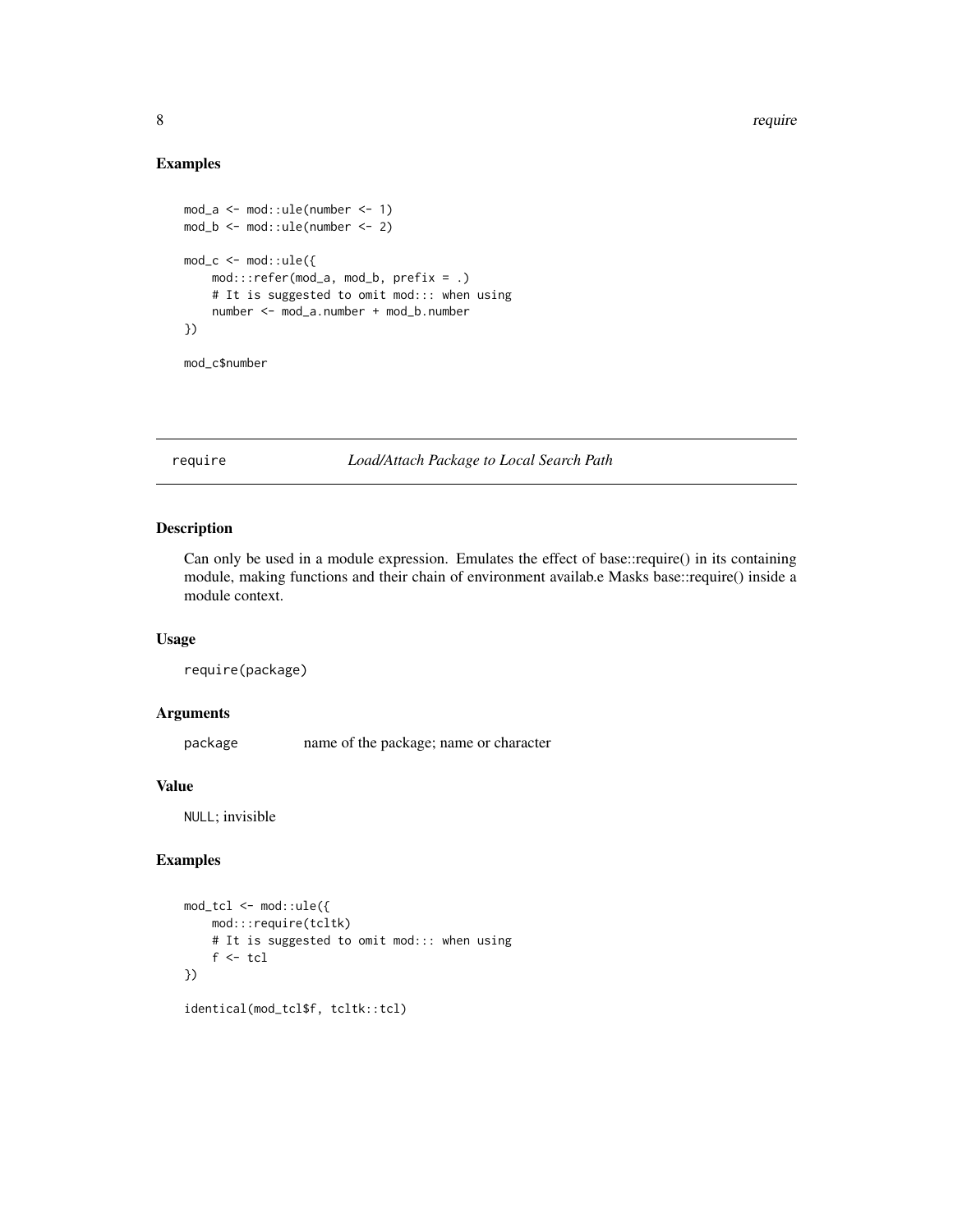<span id="page-8-0"></span>

#### Description

A "thing" is a special object made based on a module. Contains an active binding, defined with the 'dot' argument.

#### Usage

```
thing(\ldots, dot, parent = parent-frame(), lock = TRUE,expose_private = FALSE)
```
#### Arguments

|        | module expression                                                   |
|--------|---------------------------------------------------------------------|
| dot    | function expression used for active binding to "."                  |
| parent | the enclosing environment                                           |
| lock   | lock the environment; logical                                       |
|        | expose_private expose the private environment as 'private'; logical |

#### Value

a module containing an active binding

#### Examples

```
my_thing <- mod::thing({
    a \leftarrow 1}, dot = function() a)
my_thing$.
my_thing[]
```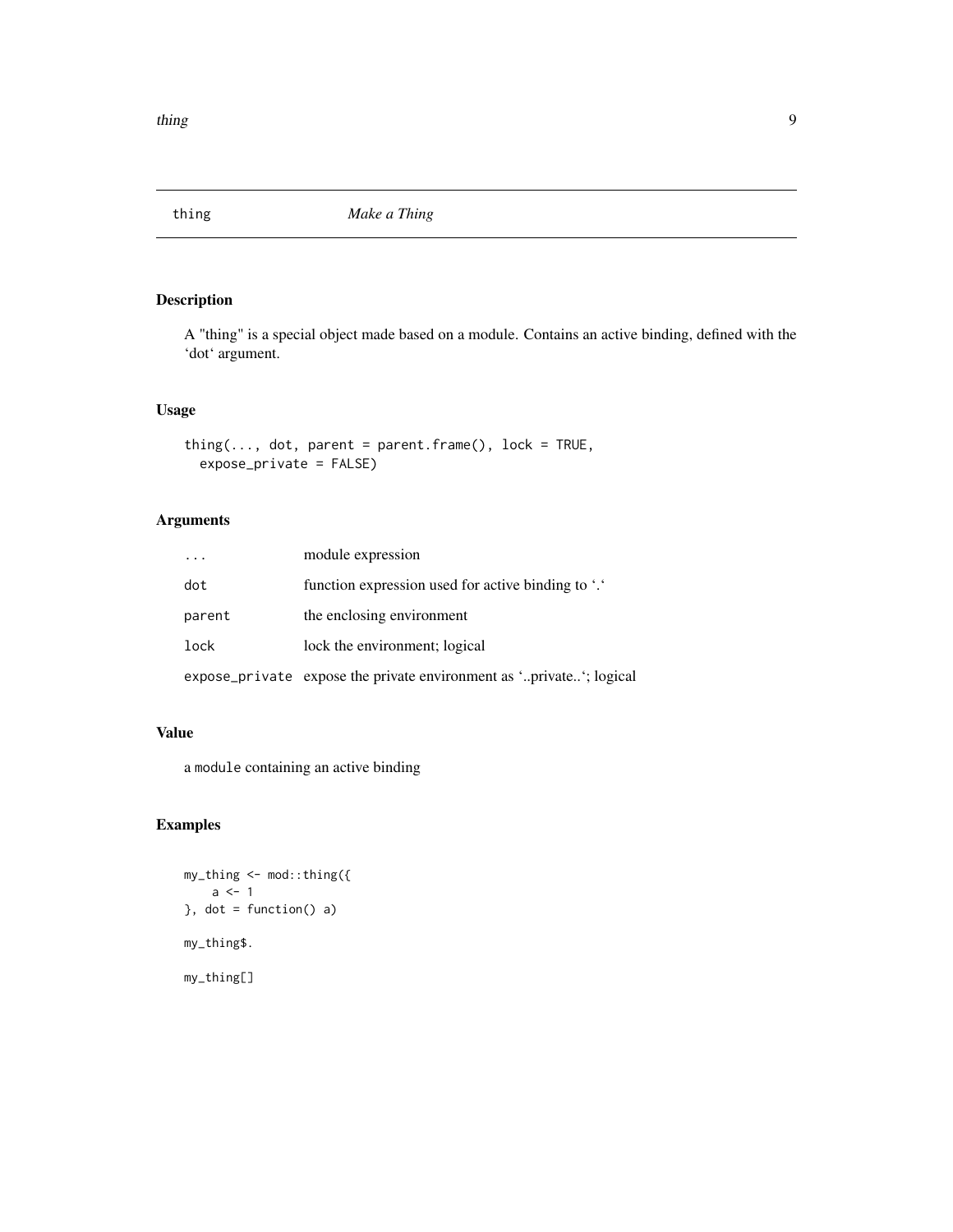#### Description

Load/Attach a Module to the Search Path

#### Usage

```
use(module, as, parent = baseenv(), lock = TRUE,
 expose_private = FALSE)
```
#### Arguments

| module | module object, or path to a module file                             |
|--------|---------------------------------------------------------------------|
| as     | name when attached to search; character                             |
| parent | the enclosing environment                                           |
| lock   | lock the environment; logical                                       |
|        | expose_private expose the private environment as 'private'; logical |

#### Value

TRUE if successful; invisible

#### Examples

```
module_path <- system.file("misc", "example_module.R", package = "mod")
example_module <- acquire(module_path)
```

```
# Attach module object to search path
use(example_module)
# or directly from file
use(module_path, "example_module")
```
[.thing *Invoke the Active Binding in a Thing*

#### Description

Invoke the Active Binding in a Thing

<span id="page-9-0"></span>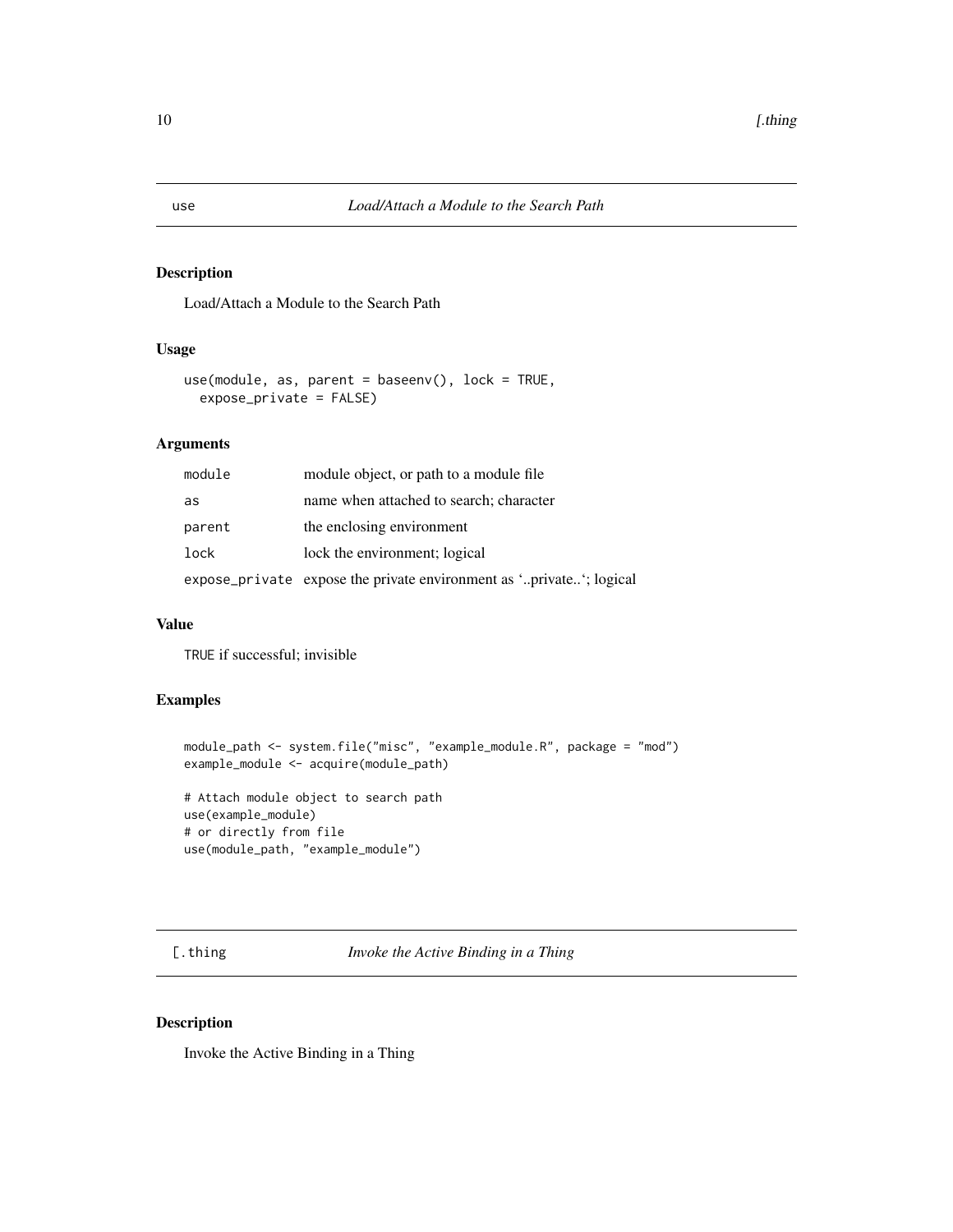#### [.thing  $\qquad \qquad$  11

## Usage

## S3 method for class 'thing' x[...]

### Arguments

x a thing ... dot-dot-dot, ignored

#### Value

the return value of the active binding in a thing